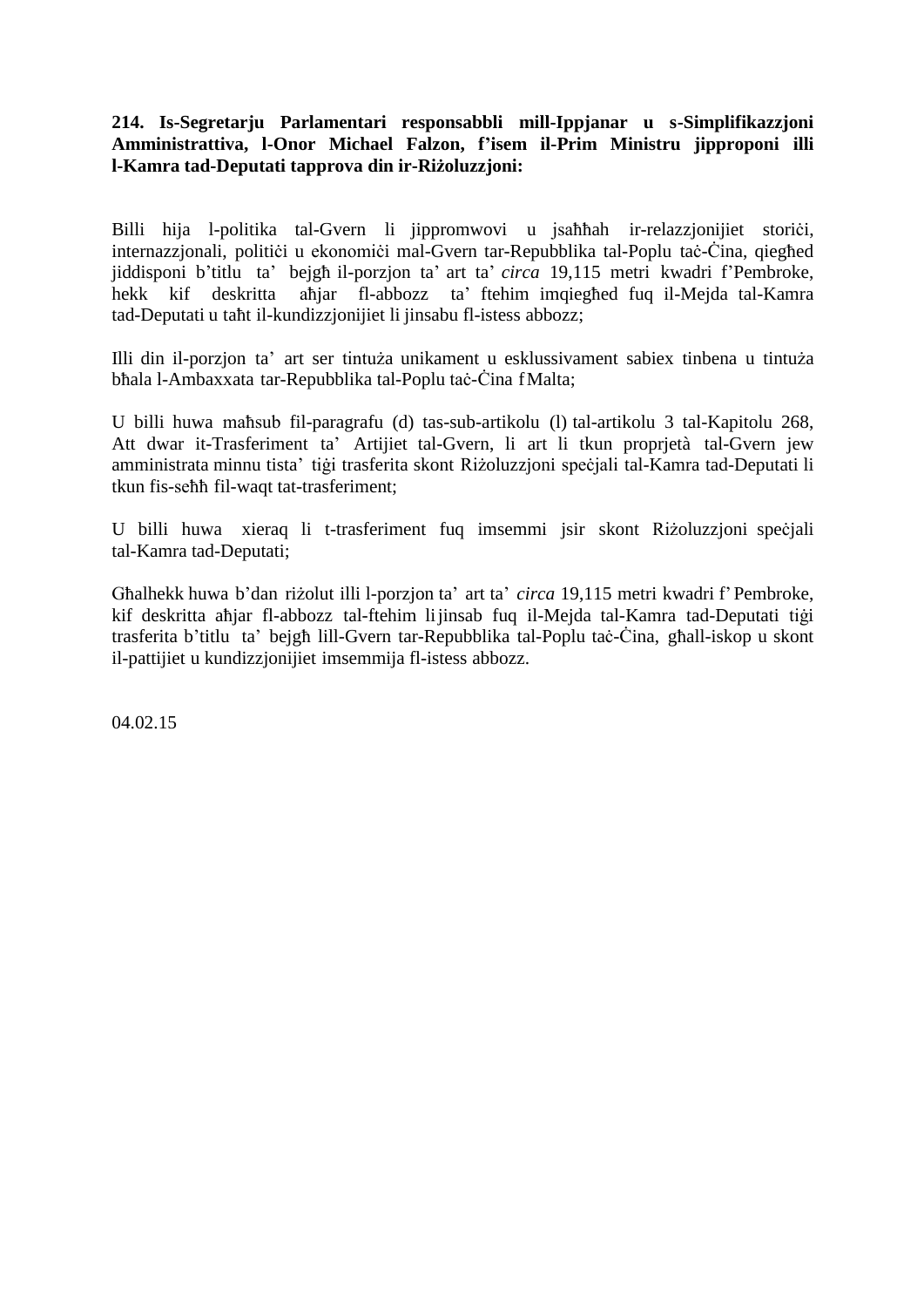Deed No

## **DRAFr DEED**

Before me, Doctor of Laws Anthony Hili, Notary Public in the Government Property Division, duly admitted and sworn, have personally appeared and identified themselves, in accordance to law, by means of the hereunder mentioned official documents:

## Of the first part:

Doctor of Laws Joseph Bugeja, Commissioner of Land, son of the late George and the late Philippa nee' Carabott, born in Attard on the twenty-third (23<sup>rd</sup>) of April of the year one thousand nine hundred and sixty nine (1969), and residing at Tarxien, holder of identity card number 81569(M), who is appearing on this deed for and on behalf of the **Government of Malta** and the **Government Property Department** as duly authorized by virtue of Government Notice numbered four hundred and sixty three (463) published in the Government Gazzette of the sixth  $(6<sup>th</sup>)$  December of the year two thousand and thirteen (2013) and Government Notice numbered hundred and one (101) published in the Government Gazzette of the twenty-eighth (28<sup>th</sup>) January two thousand and fourteen (2014), hereinafter referred to as **"the Vendor".** The related papers in respect of this present deed are Land number two hundred and eighty five of the year two thousand and seven (L285/2007).

Of the second part:

\_\_\_\_\_ , who is appearing hereon for and on behalf of the Govern ment of the People's Republic of China, duly authorized by virtue of  $\frac{1}{1-\epsilon}$ , a copy of which is hereby annexed to this deed and marked document "A", hereinafter referred to as **"the Purchaser".** 

In virtue of this deed, the Vendor hereby sells, transfers and conveys unto the Purchaser who accepts, purchases and acquires the site in Suffolk Street, Pembroke, having an area of approximately nineteen thousand one hundred and fifteen square metres  $(19,115m^2)$  bounded from the west with the said street and from all other sides with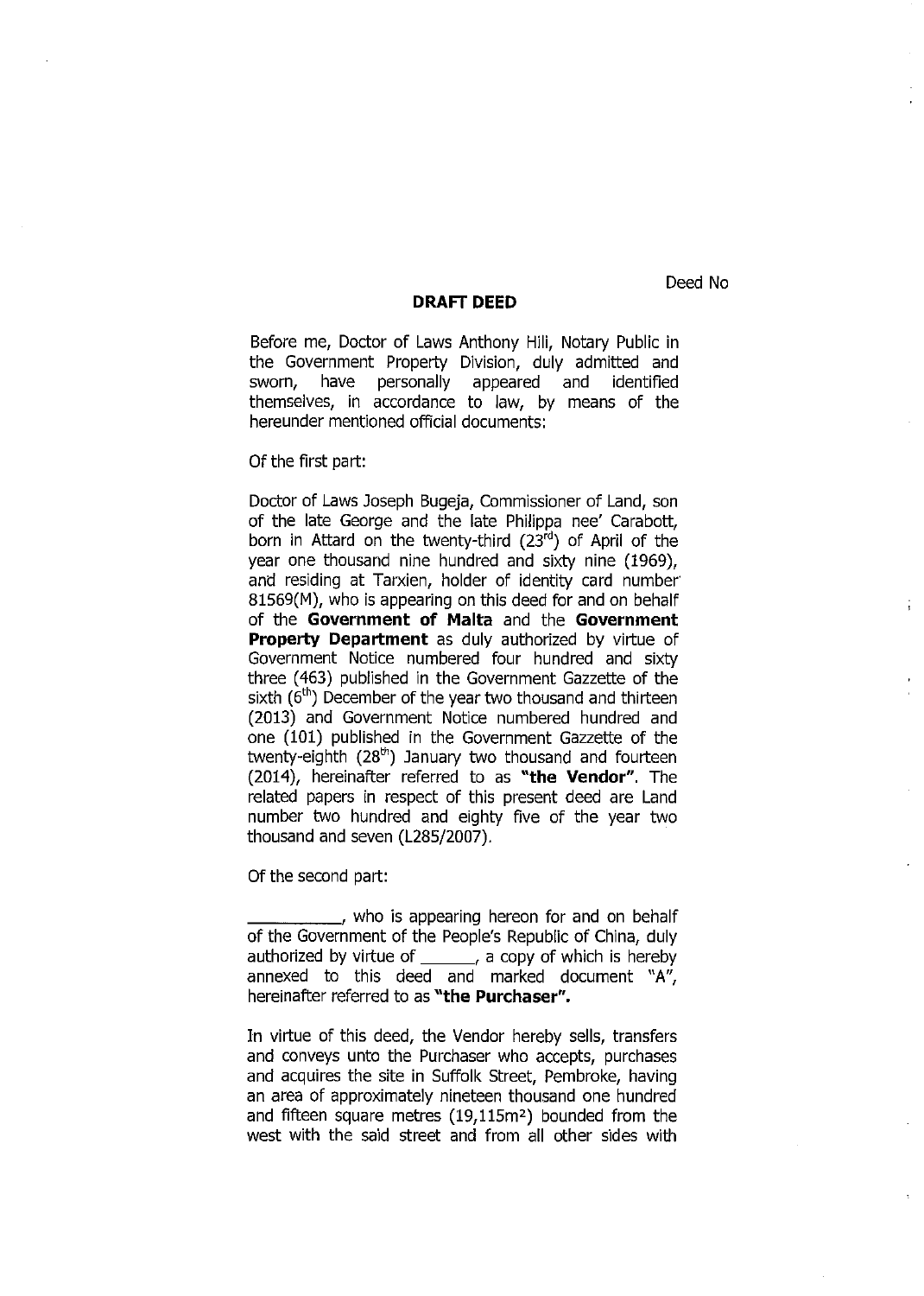property of the Government of Malta, hereinafter referred to as **"the Property".** 

The immovable sold by virtue of this deed is shown bordered in red on the plan marked Property Drawing number two thousand and fourteen underscore eighty one (P.D. 2014\_81), herewith attached as Document "B".

The Property is being sold free and unencumbered, not subject to any servitude or easement, with vacant possession and free from any occupation in favour of the Vendor or third parties.

The Vendor declares that there are no privileges or special hypothecs encumbering the Property.

The Property is being sold with all its rights and appurtenances, including rights of sale and transfer, use and development rights.

This sale is being made and accepted under the following conditions, namely:-

- 1. For the agreed price of seven million, eight hundred and eighty thousand Euros, (€7,880,000), which price is hereby being paid by the Purchaser to the Vendor, who declares to receive same and leaves full receipt for the purchase price.
- 2. The Property is being sold on condition that it is to be used solely and exclusively for the building thereon of premises to be used as the Embassy of the People's Republic of China in Malta. !f the Purchaser at any time decides to transfer the Property or part thereof to third parties under any title whatsoever, the Vendor shall have the right of first refusal to repurchase the Property or part thereof from the Purchaser at the then fair market value. The fair market value shall be established by agreement or in default of same, within two months, by a board consisting of an architect appointed by the Purchaser, an architect appointed by the Vendor and a third architect appointed jointly by the parties. In default thereof the third member shall be the President of the Chamber of Architects. The terms of sale shall be at least as favourable as those available to other parties.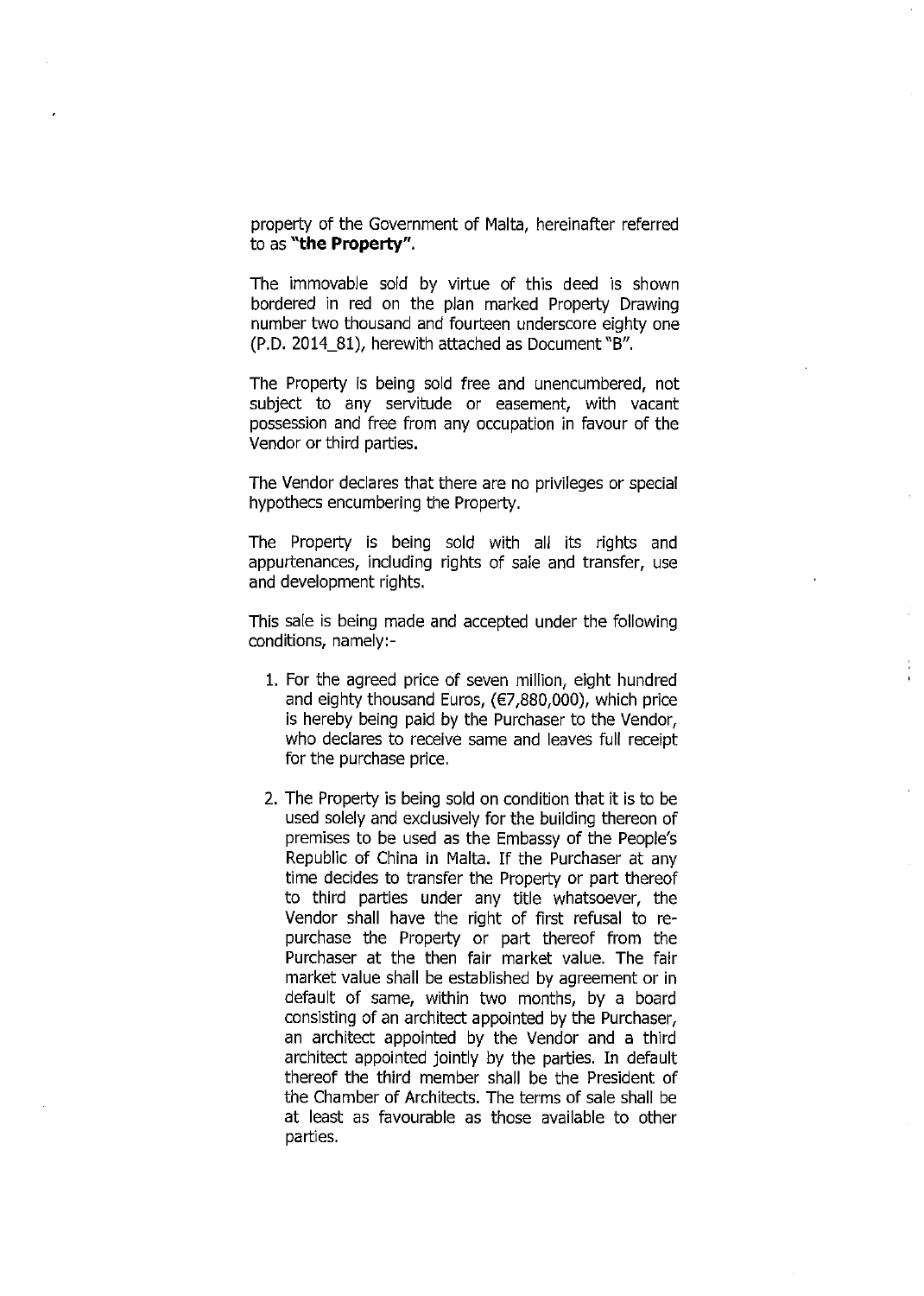3. The Vendor hereby warrants valid title at law, real enjoyment and peaceful possession according to law.

For the purposes of the Land Registry Act (Chapter Two Hundred and Ninety Six (296) of the Laws of Malta), it is hereby being declared that the Property is registered at the Land Registry in the name of the Vendor by title number \_\_\_\_\_\_\_\_\_\_, herewith attached as document "C". The relative property dealings will take place subsequent to this contract in accordance with the procedures established by law.

For the purposes of the Duty on Documents and Transfers Act it is hereby being declared that no duty is due on this deed since the Purchaser is exempted under Article twenty three of the Vienna Convention on Diplomatic Relations of the year one thousand nine hundred and sixty one.

For the purposes of the Income Tax Management Act of the year one thousand nine hundred and ninety four (1994) [Chapter One Hundred and Twenty Three (123) of the Laws of Malta] I, the undersigned Notary do hereby declare that no Capital Gains Tax is due by the Government as Government is exempt from the payment of Capital Gains Tax.

For the purposes of Chapter two hundred and forty-six (246) of the Laws of Malta, the Immovable Property (Acquisition by Non-Residents) Act, it is hereby being declared that this deed is being published in accordance with permit number \_\_\_\_\_\_ issued on the \_\_\_\_\_\_, hereby annexed and marked document "D".

The Purchaser is exempted from the payment of public registry, land registry and notarial fees in connection with this deed.

For the purposes of sub article twelve (12) of article five capital A (SA) of the Income Tax Act, the parties declare that they have declared to the undersigned notary all the facts that determine if the transfer is one to which article SA applies and that are relevant for ascertaining the proper amount of tax chargeable or any exemption, including the value which, in their opinion, reasonably reflects the market value of the said property, if this value is higher than the consideration for the transfer. The parties make such declaration after the undersigned